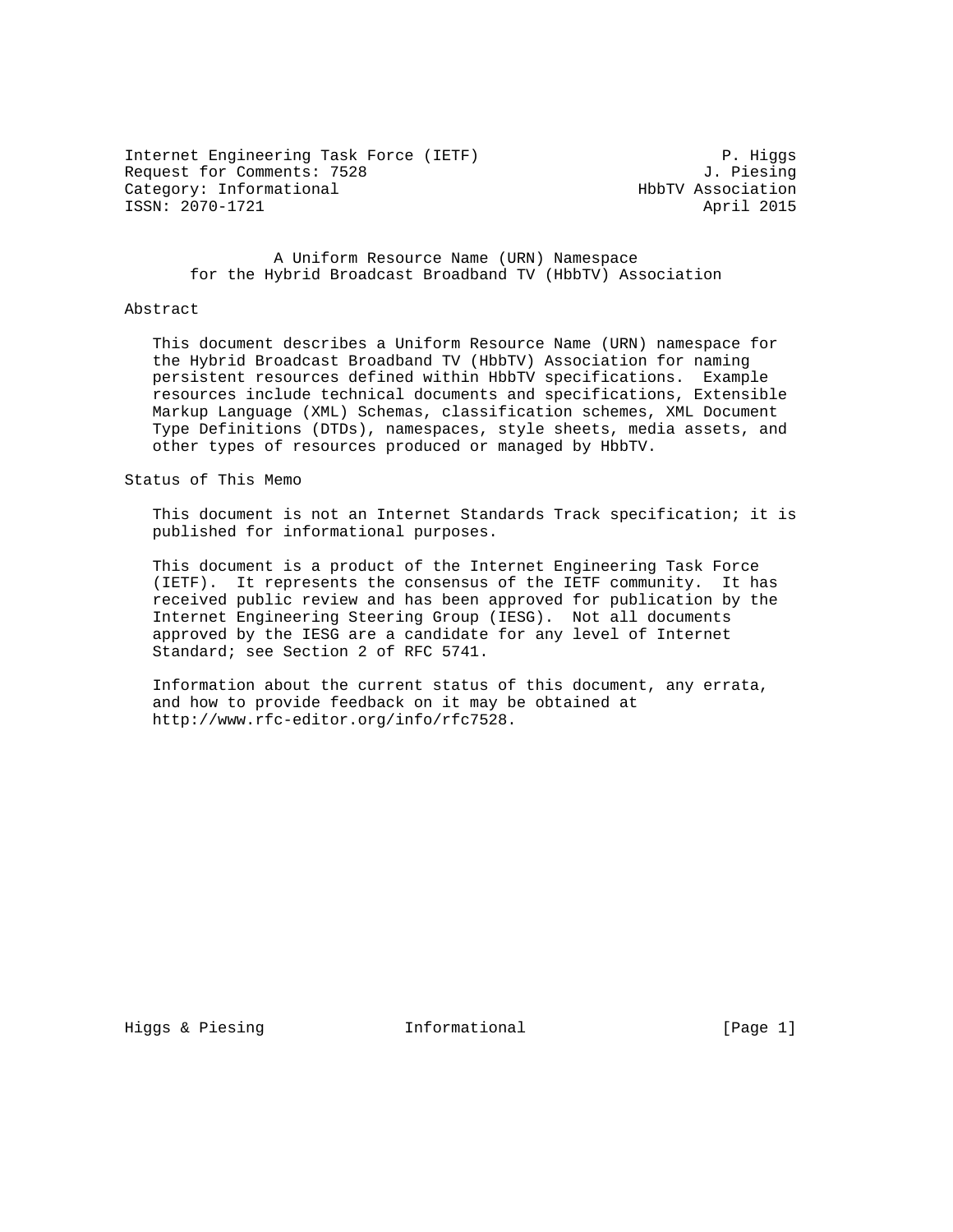## Copyright Notice

 Copyright (c) 2015 IETF Trust and the persons identified as the document authors. All rights reserved.

 This document is subject to BCP 78 and the IETF Trust's Legal Provisions Relating to IETF Documents (http://trustee.ietf.org/license-info) in effect on the date of publication of this document. Please review these documents carefully, as they describe your rights and restrictions with respect to this document. Code Components extracted from this document must include Simplified BSD License text as described in Section 4.e of the Trust Legal Provisions and are provided without warranty as described in the Simplified BSD License.

Table of Contents

|                | URN Specification for the HbbTV Namespace Identifier (NID) . 3 |  |  |  |  |  |  |  |      |    |
|----------------|----------------------------------------------------------------|--|--|--|--|--|--|--|------|----|
|                |                                                                |  |  |  |  |  |  |  |      | -5 |
| 4 <sub>1</sub> |                                                                |  |  |  |  |  |  |  | $-5$ |    |
|                |                                                                |  |  |  |  |  |  |  |      |    |
|                |                                                                |  |  |  |  |  |  |  | - 6  |    |
|                |                                                                |  |  |  |  |  |  |  |      | 6  |
|                |                                                                |  |  |  |  |  |  |  |      | -7 |
|                | 8.1. Normative References                                      |  |  |  |  |  |  |  |      | 7  |
|                | 8.2. Informative References                                    |  |  |  |  |  |  |  |      | 7  |
|                |                                                                |  |  |  |  |  |  |  |      | 7  |
|                |                                                                |  |  |  |  |  |  |  |      |    |

# 1. Introduction

 HbbTV (Hybrid Broadcast Broadband TV) is a new industry standard providing an open and business-neutral technology platform that seamlessly combines TV services delivered via broadcast with services delivered via broadband and also enables access to Internet-only services for consumers using connected TVs and set-top boxes. The founding members of the HbbTV consortium together with a large group of supporters jointly developed the HbbTV specification to create a global standard for hybrid entertainment services. Version 1.2.1 of this specification was published by ETSI as ETSI TS 102 796 [HbbTV12] in November 2012.

 The HbbTV specification is based on existing standards and web technologies including the Open IPTV Forum (OIPF), Consumer Electronics Association (CEA), Digital Video Broadcasting (DVB), and World Wide Web Consortium (W3C). The standard provides the features and functionality required to deliver feature-rich broadcast and Internet services. Utilizing standard Internet technology, it

Higgs & Piesing **Informational** [Page 2]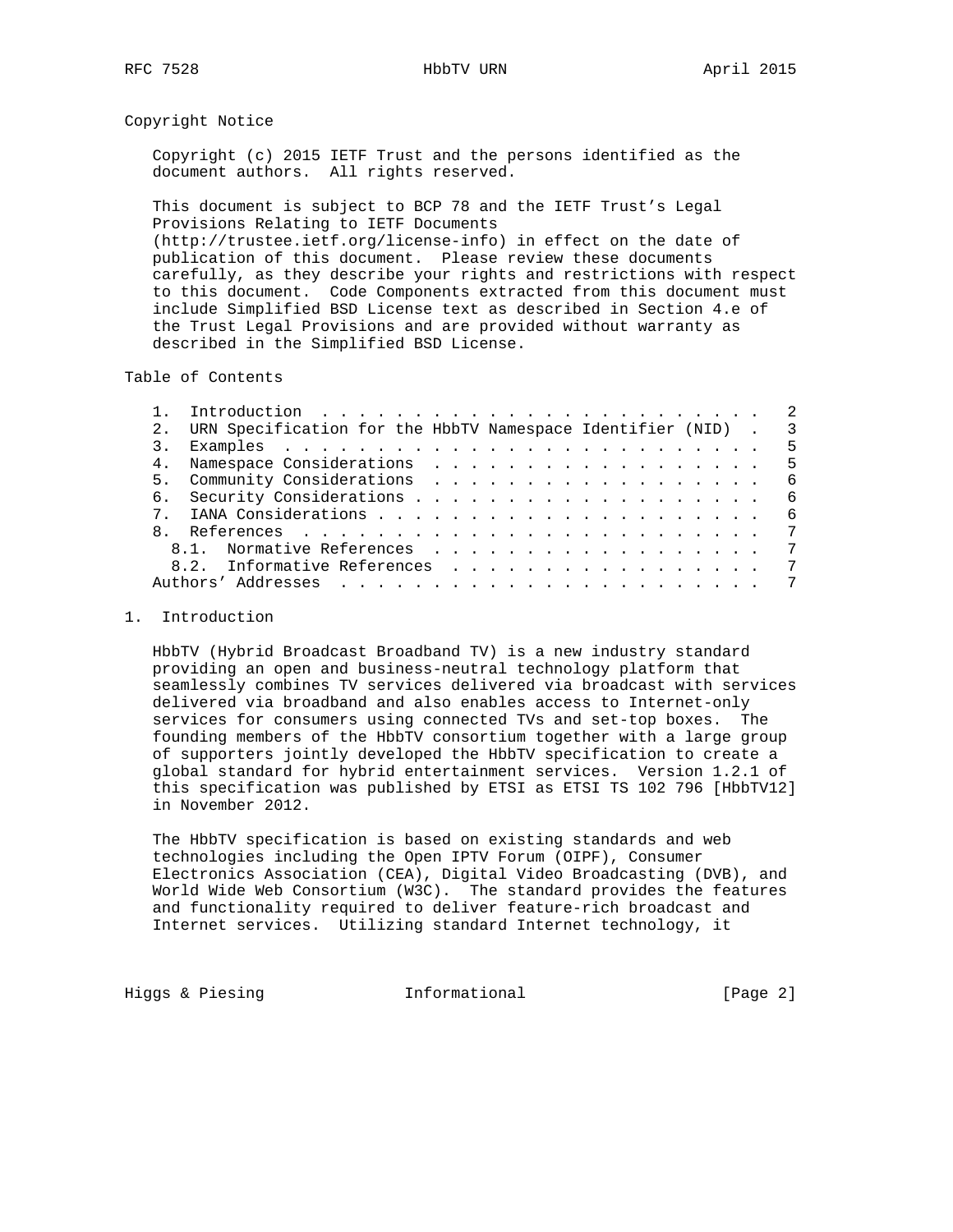enables rapid application development. It defines minimum requirements simplifying the implementation in devices and leaving room for differentiation; this limits the investment required by consumer electronics manufacturers to build compliant devices. The HbbTV Association is a pan-European initiative aimed at providing an alternative to proprietary technologies and delivering an open platform for broadcasters to deliver value-added on-demand services to the end consumer.

 HbbTV has a wide range of supporters from across the broadcaster and consumer electronics industries.

 HbbTV would like to assign unique, permanent, location-independent names based on URNs for some resources it produces or manages. These URNs will be constructed according to the URN syntax defined in [RFC2141]. This namespace specification is for a formal namespace to be registered according to the procedures set forth in [RFC3406].

2. URN Specification for the HbbTV Namespace Identifier (NID)

 This section provides the information required to register a formal namespace according to the registration procedure defined in [RFC3406]. The URNs conform to the syntax defined in [RFC2141].

Namespace ID:

"hbbtv"

Registration Information:

Version: 1

Date: 2014-08-07

Declared registrant of the namespace:

| Name:                            | Mr. Peter Macavock                                           |
|----------------------------------|--------------------------------------------------------------|
| T <sub>i</sub> t <sub>i</sub> e: | Administrator                                                |
| Affiliation:                     | HbbTV Association                                            |
| Address:                         | L'Ancienne-Route 17A, CH-1218 Grand-Saconnex,<br>Switzerland |
| Phone:                           | + 41 22 717 27 14                                            |
| Email:                           | info@hbbtv.org                                               |

Higgs & Piesing **Informational Informational** [Page 3]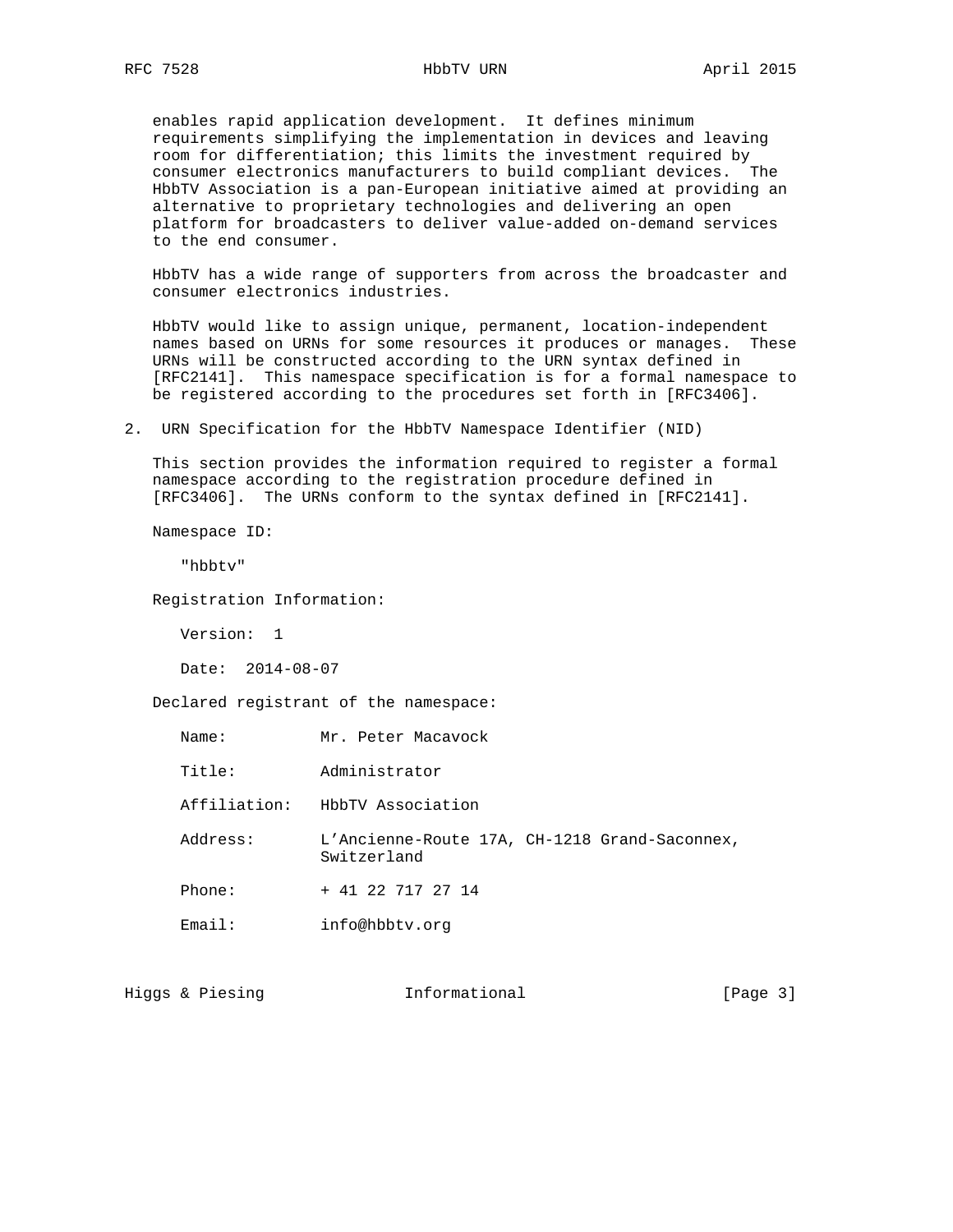Declaration of structure:

 URNs assigned by HbbTV will have the following structure based on the organizational structure of the resources specified in the HbbTV specifications:

urn:hbbtv:<NSS>

 where the syntax of "<NSS>" is specified in Section 2.2 of the URN Syntax requirements [RFC2141].

 The individual URNs will be assigned by HbbTV through the process of development of the HbbTV specifications.

Relevant ancillary documentation:

None.

Identifier uniqueness considerations:

 HbbTV will establish unique identifiers as appropriate and will ensure that an assigned string is never reassigned.

Identifier persistence considerations:

 HbbTV is committed to maintaining the accessibility and persistence of all resources that are officially assigned URNs by the organization. The registration tables and information will be published and maintained by HbbTV on its web site.

Process of identifier assignment:

 The assignment of identifiers is fully controlled and managed by HbbTV.

Process of identifier resolution:

 Not applicable; the "hbbtv" namespace is not listed with a Resolution Discovery System.

Rules for Lexical Equivalence:

The "<NSS>" is case-insensitive.

Conformance with URN Syntax:

No special considerations.

Higgs & Piesing **Informational** [Page 4]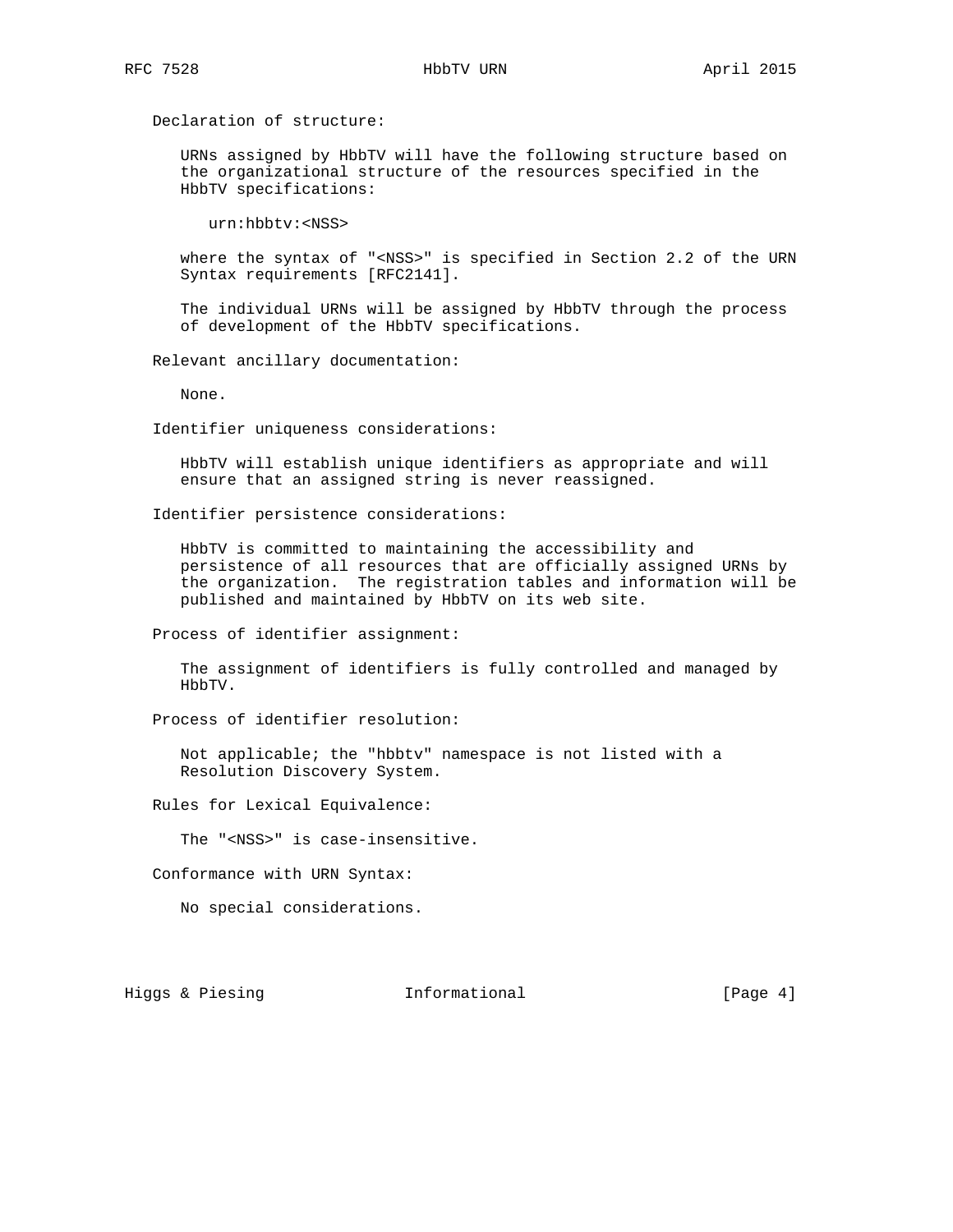Validation mechanism:

 None specified. URN assignment will be managed completely and published by HbbTV.

Scope:

Global

3. Examples

 The following example of schemas and classification schemes is taken from the current HbbTV specification [HbbTV12].

urn:hbbtv:dash:profile:isoff-live:2012

 The following examples of schemas and classification schemes are under consideration for inclusion in a future version of the HbbTV specification currently under development.

urn:hbbtv:sync:timeline:ebu-tt-d

urn:hbbtv:config:oitf:oitfCapabilities:2014-1

4. Namespace Considerations

 A unique formal namespace is required by HbbTV in order to specify how the various existing standards can be linked in order to create a true end-to-end ecosystem for standards-based IPTV deployments and to provide the necessary system-wide resources.

URN assignment procedures:

 The individual URNs shall be assigned through the process of development of HbbTV specifications by the Hybrid Broadcast Broadband TV Association. The latest information about HbbTV defined specifications can always be found at the owner's website at

<https://hbbtv.org/pages/about\_hbbtv/specification.php>

URN resolution/delegation:

 The resolution and delegation shall be determined through the process of development of specifications by the HbbTV Association.

Higgs & Piesing Theormational Figgs & Piesing and Informational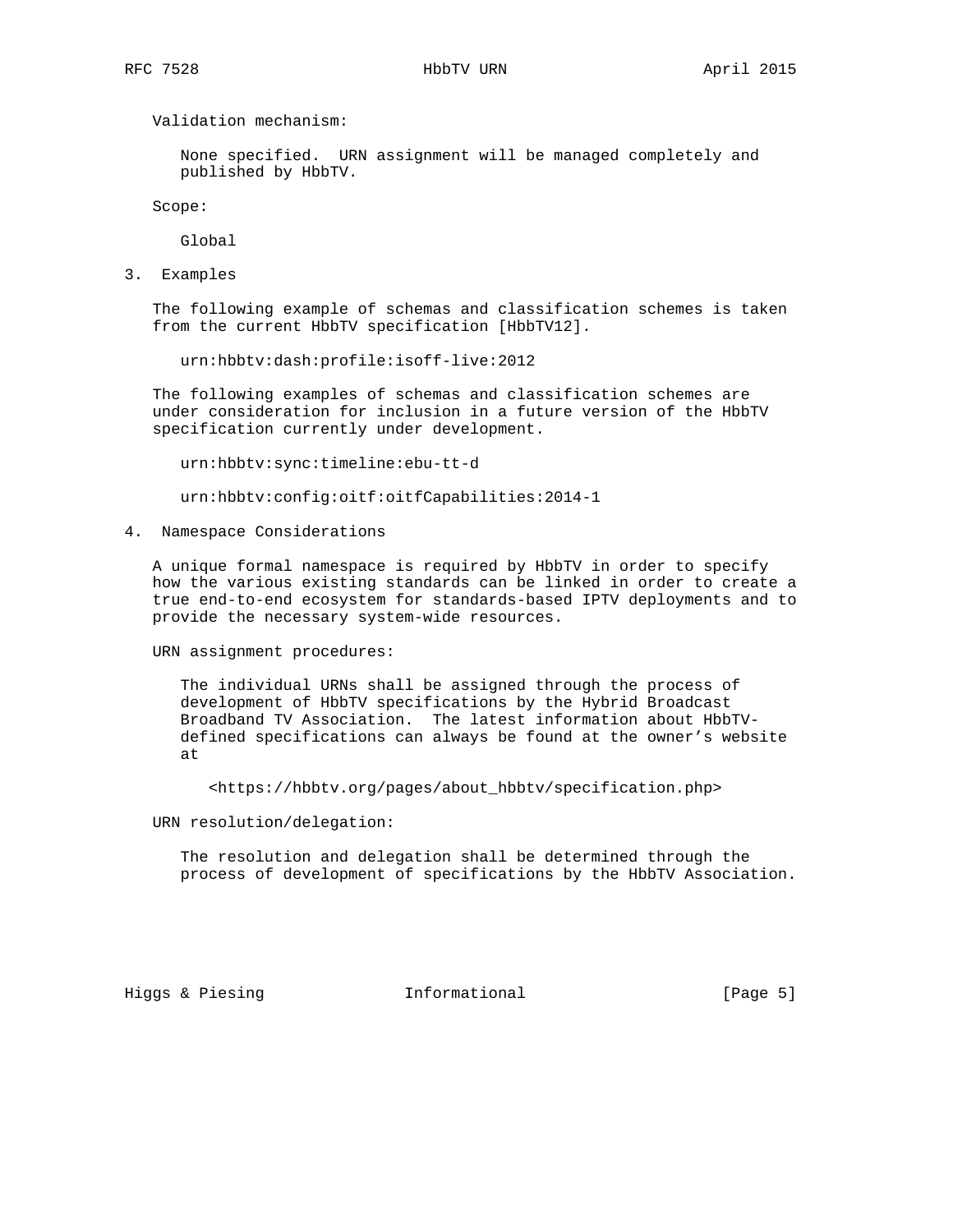Since the implementations envisaged cover a wide range of devices with quite different access methods and capabilities, no single resolution or delegation mechanism can be referenced in this document.

Type of resources to be identified:

 Types of resources to be identified include XML schema definition files, classification schemes, and identification systems defined and published by HbbTV. These resources being identified constitute a metadata system to describe digital multimedia broadcast services or content conveyed as part of such services.

The latest HbbTV-defined specifications can always be found at

<https://hbbtv.org/pages/about\_hbbtv/specification.php>

5. Community Considerations

 URNs defined by HbbTV will be used by implementers of hybrid broadcast/broadband systems, services, products, and applications based on the HbbTV specification. They are an essential component of the open ecosystem that is being facilitated by HbbTV.

 HbbTV specifications are developed through a consensus-based process by member organizations representing most aspects of the digital television ecosystem. A full list of HbbTV members can be found at

<http://hbbtv.org/pages/hbbtv\_association/members.php>

6. Security Considerations

 There are no additional security considerations other than those normally associated with the use and resolution of URNs in general, which are described in [RFC1737], [RFC2141], and [RFC3406].

 This document registers a namespace for URNs. HbbTV may assign special meaning to certain of the characters of the Namespace Specific String (NSS) in its specifications. Any security consideration resulting from such assignment is outside the scope of this document.

7. IANA Considerations

 This document defines a URN NID registration of "hbbtv". IANA has included it in the "Uniform Resource Names (URN) Namespaces" registry.

Higgs & Piesing **Informational Informational** [Page 6]